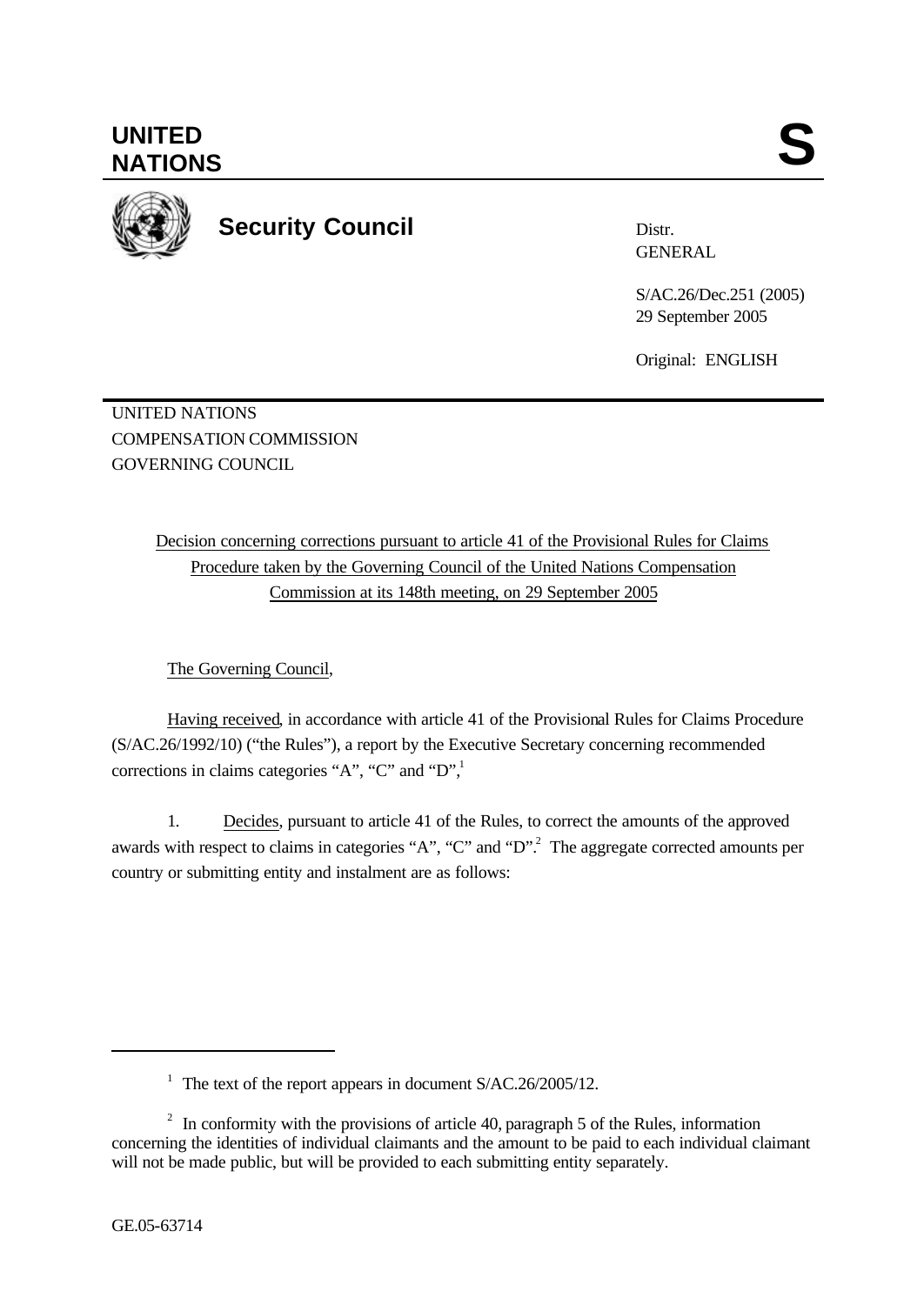| Table 1. |  |  | Second instalment category "A" claims corrections |
|----------|--|--|---------------------------------------------------|
|          |  |  |                                                   |

|           | Country        |          | Previous total award (USD)                        | Corrected total award (USD) |
|-----------|----------------|----------|---------------------------------------------------|-----------------------------|
| Sri Lanka |                |          | 77,198,500.00                                     | 77,150,500.00               |
|           |                | Table 2. | Third instalment category "A" claims corrections  |                             |
|           | <b>Country</b> |          | Previous total award (USD)                        | Corrected total award (USD) |
| Sri Lanka |                |          | 52,358,500.00                                     | 52,328,000.00               |
|           |                | Table 3. | Fourth instalment category "A" claims corrections |                             |
|           | <b>Country</b> |          | Previous total award (USD)                        | Corrected total award (USD) |
| Sri Lanka |                |          | 69,769,500.00                                     | 69,490,500.00               |
|           |                | Table 4. | Fifth instalment category "A" claims corrections  |                             |
|           | Country        |          | Previous total award (USD)                        | Corrected total award (USD) |
| Pakistan  |                |          | 23,062,500.00                                     | 23,061,000.00               |
| Sri Lanka |                |          | 69,710,500.00                                     | 69,366,500.00               |
|           |                | Table 5. | Sixth instalment category "A" claims corrections  |                             |
|           | Country        |          | Previous total award (USD)                        | Corrected total award (USD) |

| Country   | Previous total award (USD) | Corrected total award (USD) |
|-----------|----------------------------|-----------------------------|
| Pakistan  | 46,421,500.00              | 46,420,000.00               |
| Sri Lanka | 35,579,000.00              | 35,399,000.00               |

Table 6. Fourth instalment category "C" claims corrections

| <b>Country</b> | Previous total award (USD) | Corrected total award (USD) |
|----------------|----------------------------|-----------------------------|
| Egypt          | 124,975,193.71             | 125,028,536.56              |

Table 7. Sixth instalment category "C" claims corrections

| <u>'ountry</u> | Previous total award (USD) | Corrected total award (USD) |
|----------------|----------------------------|-----------------------------|
| Egypt          | 99,768,068.30              | 99,994,384.35               |

## Table 8. Seventh instalment category "C" claims corrections

| <u>Country</u> | Previous total award (USD) | Corrected total award (USD) |
|----------------|----------------------------|-----------------------------|
| Egypt          | 231,668,132.72             | 231,703,806.43              |
| Kuwait         | 789,216,458.99             | 789, 188, 777. 33           |

Table 9. Late-filed category "A" and category "C" claims instalment corrections

| ∠ountry   | Previous total award (USD) | Corrected total award (USD) |
|-----------|----------------------------|-----------------------------|
| Sri Lanka | 232, 217, 03               | 232,609.1                   |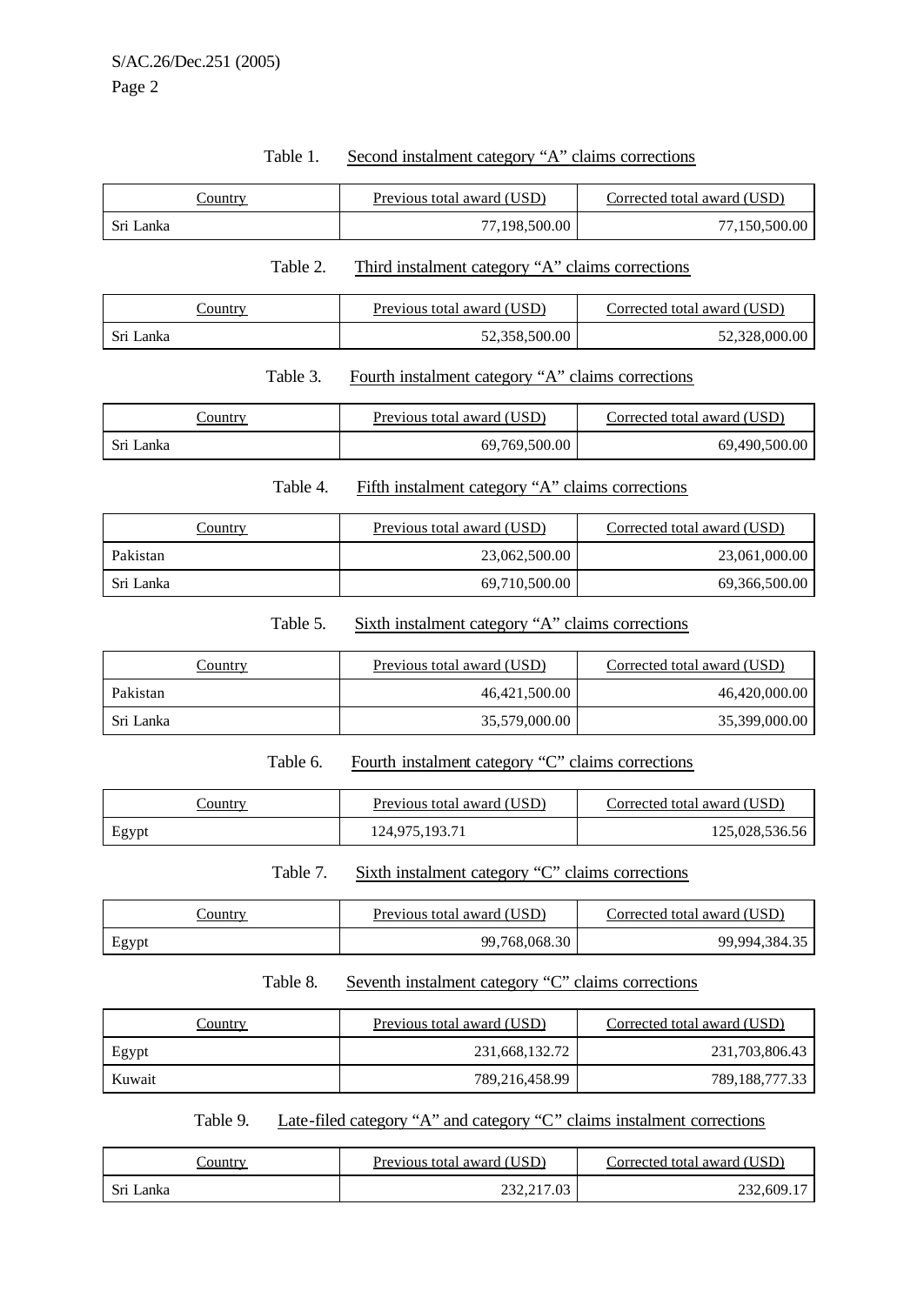### Table 10. Third instalment category "C" Palestinian late claims corrections

| Submitting entity | Previous total award (USD) | Corrected total award (USD) |
|-------------------|----------------------------|-----------------------------|
| Palestine         | 28,967,507.74              | 28,968,925.86               |

### Table 11. Fourth instalment category "C" Palestinian late claims corrections

| Submitting entity | Previous total award (USD) | Corrected total award (USD) |
|-------------------|----------------------------|-----------------------------|
| Palestine         | 70.091.413.17              | 70.095.001.19               |

### Table 12. Part two of the eighth instalment category "D" claims corrections

| Country | Previous total award (USD) | Corrected total award (USD) |
|---------|----------------------------|-----------------------------|
| France  | $0.00\,$                   | 13.022.85                   |
| Jordan  | 399,302.00                 | 373,990.58                  |

#### Table 13. Tenth instalment category "D" claims corrections

| <u>Sountry</u> | Previous total award (USD) | Corrected total award (USD) |
|----------------|----------------------------|-----------------------------|
| Kuwait         | 281, 561, 472. 15          | 281,561,492.91              |

### Table 14. Eleventh instalment category "D" claims corrections

| Country | Previous total award (USD) | Corrected total award (USD) |
|---------|----------------------------|-----------------------------|
| Kuwait  | 119,003,582.54             | 119.013.516.34              |

#### Table 15. Thirteenth instalment category "D" claims corrections

| Country | Previous total award (USD) | Corrected total award (USD) |
|---------|----------------------------|-----------------------------|
| Kuwait  | 135,846,426.69             | 136,803,369.84              |

### Table 16. Part one of the sixteenth instalment category "D" claims corrections

| Country | Previous total award (USD) | Corrected total award (USD) |
|---------|----------------------------|-----------------------------|
| Kuwait  | 66, 142, 701. 19           | 66, 143, 142. 67            |

#### Table 17. Part one of the seventeenth instalment category "D" claims corrections

| Country | Previous total award (USD) | Corrected total award (USD) |
|---------|----------------------------|-----------------------------|
| Kuwait  | 93,829,178.1.              | 93,875,566.58               |

## Table 18. Part one of the eighteenth instalment category "D" claims corrections

| Country | Previous total award (USD) | Corrected total award (USD) |
|---------|----------------------------|-----------------------------|
| Jordan  | 11.001.626.36              | 1,009,411.83                |